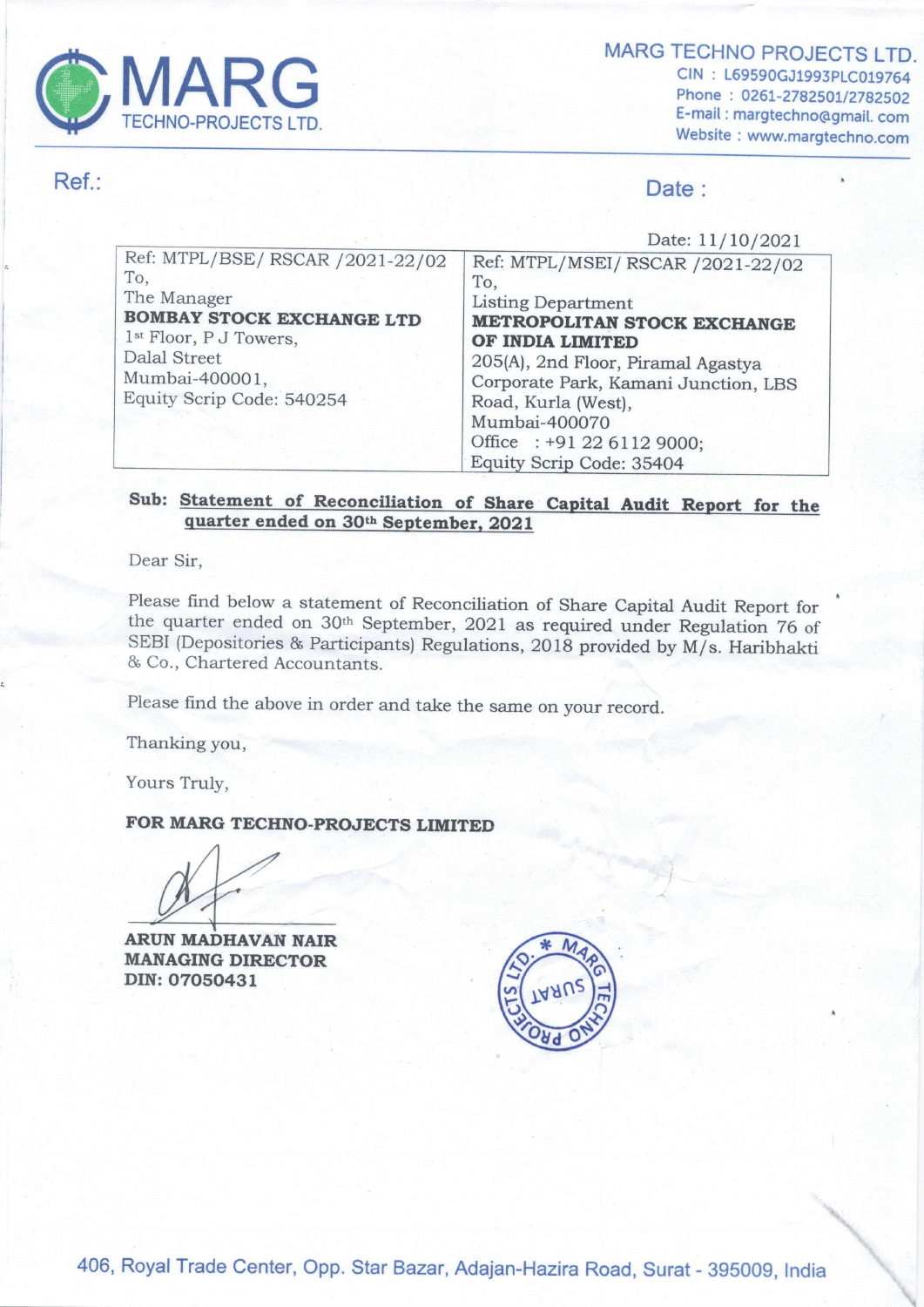### 18, Hanbhakti Colony, Race Course Circle, Vadodara ~ 390 007 INDIA Tel: (0) 91-0265-234 0091, e-mail misa@haribhaktica com

### RECONCILIATION OF SHARE CAPITAL AUDIT REPORT For the Quarter ended 30<sup>th</sup> September, 2021

We have examined the Register of Members and other records/documents maintained by Marg Techno-<br>Projects Limited (herein after referred to as "the Company") for issuing this certificate, in accordance<br>with Circular D&CC/FI We have examined the Register of Members and other records/documents maintained by Marg Techno-<br>Projects Limited (herein after referred to as "the Company") for issuing this certificate, in accordance<br>with Circular D&CC/FI y<br>ic explanations given to us and based on such verification as considered necessary by us, we hereby certify **RECONCILIA**<br>
For the<br>
We have examined the Register of M<br>
Projects Limited (herein after referr<br>
with Circular D&CC/FITTC/CIR-14<br>
Exchange Board of India read with<br>
2018. In our opinion and to the<br>
explanations given to u **RECONCILIATION**<br> **For the Quare We have examined the Register of Member<br>
Projects Limited (herein after referred to<br>
with Circular D&CC/FITTC/CIR-16/200<br>
Exchange Board of India read with Regu<br>
2018. In our opinion and to** 18.<br> **EECONCILIATION OF**<br> **EECONCILIATION OF**<br> **EECONCILIATION OF**<br> **EECONCILIATION OF**<br> **EECONCILIATION OF**<br> **EECONCILIATION OF**<br> **EECONCILIATION OF**<br> **EECONCILIATION OF**<br> **EECONCILIATION OF**<br> **EXPLARABLE DEAT OF A SUBDI** 18<br> **RECONCILIATION O**<br> **RECONCILIATION O**<br> **Positive** the **Puarter**<br> **Projects** Limited (herein after referred to as<br>
with Circular D&CC/FITTC/CIR-16/2002<br>
Exchange Board of India read with Regula<br>
2018. In our opinion an **18. Handred We have examined the Register of Members and the Point of the Control of the Control of the Section of the Unit Chemical Control of David Control of David Control Control Control Control Control Control Contr** 18. Hanb<br> **EBCONCILIATION OF SHANCE THE CONSECT CONSECT ASSESS**<br> **EXECUTE CONSECT ASSESS**<br> **EXECUTE CONSECT ASSESS**<br> **EXECUTE ASSESS**<br> **EXECUTE ASSESS**<br> **EXECUTE ASSESS**<br> **EXECUTE ASSESS**<br> **EXECUTE ASSESS**<br> **EXECUTE ASSESS** 

|                   | We have examined the Register of Members and other records/documents maintained by Marg Techno-<br>Projects Limited (herein after referred to as "the Company") for issuing this certificate, in accordance<br>with Circular D&CC/FITTC/CIR-16/2002 dated December 31, 2002 issued by The Securities and |                                                                         | RECONCILIATION OF SHARE CAPITAL AUDIT REPORT<br>For the Quarter ended 30th September, 2021         |                                |                                                                                    | 18, Hanbhakti Colony, Race Course Circle, Vadodara - 390 007  <br>Tel: (O) 91-0265-234 0091, e-mail misa@haribhaktica | <b>HARIBHAKTI &amp; CO.,</b><br>CHARTERED ACCOUNTANTS |                                                                 |  |
|-------------------|----------------------------------------------------------------------------------------------------------------------------------------------------------------------------------------------------------------------------------------------------------------------------------------------------------|-------------------------------------------------------------------------|----------------------------------------------------------------------------------------------------|--------------------------------|------------------------------------------------------------------------------------|-----------------------------------------------------------------------------------------------------------------------|-------------------------------------------------------|-----------------------------------------------------------------|--|
|                   |                                                                                                                                                                                                                                                                                                          |                                                                         |                                                                                                    |                                |                                                                                    |                                                                                                                       |                                                       |                                                                 |  |
|                   |                                                                                                                                                                                                                                                                                                          |                                                                         |                                                                                                    |                                |                                                                                    |                                                                                                                       |                                                       |                                                                 |  |
|                   |                                                                                                                                                                                                                                                                                                          |                                                                         |                                                                                                    |                                |                                                                                    |                                                                                                                       |                                                       |                                                                 |  |
|                   |                                                                                                                                                                                                                                                                                                          |                                                                         |                                                                                                    |                                |                                                                                    |                                                                                                                       |                                                       |                                                                 |  |
|                   |                                                                                                                                                                                                                                                                                                          |                                                                         |                                                                                                    |                                |                                                                                    |                                                                                                                       |                                                       |                                                                 |  |
|                   |                                                                                                                                                                                                                                                                                                          |                                                                         |                                                                                                    |                                |                                                                                    |                                                                                                                       |                                                       |                                                                 |  |
|                   |                                                                                                                                                                                                                                                                                                          |                                                                         |                                                                                                    |                                |                                                                                    |                                                                                                                       |                                                       |                                                                 |  |
| that:             | 2018. In our opinion and to the best of our knowledge and according to the information and<br>explanations given to us and based on such verification as considered necessary by us, we hereby certify                                                                                                   |                                                                         | Exchange Board of India read with Regulation 76 of SEBI (Depositories & Participants) Regulations, |                                |                                                                                    |                                                                                                                       |                                                       |                                                                 |  |
| 1.                | The total number of equity shares issued/paid-up, listed and admitted capital as on 30 <sup>th</sup> September,<br>2021, is given in below Table:<br>Report for the quarter ended                                                                                                                        |                                                                         |                                                                                                    | t.                             | 30.09.2021                                                                         |                                                                                                                       |                                                       |                                                                 |  |
| $\mathbf{2}$ .    | ISIN                                                                                                                                                                                                                                                                                                     |                                                                         |                                                                                                    | ŧ                              | INE245H01018                                                                       |                                                                                                                       |                                                       |                                                                 |  |
| 3.                | Face Value                                                                                                                                                                                                                                                                                               |                                                                         |                                                                                                    | t                              | Rs. 10/-each                                                                       | Marg Techno-Projects Limited                                                                                          |                                                       |                                                                 |  |
| 4.<br>5.          | Name of the Company<br>Registered Office Address                                                                                                                                                                                                                                                         |                                                                         |                                                                                                    | ř.<br>ř.                       | 406, Royal Trade Centre, Opp Star Bazaar,<br>Adajan, Surat-395009, Gujarat India   |                                                                                                                       |                                                       |                                                                 |  |
| 6.                | Correspondence Address                                                                                                                                                                                                                                                                                   |                                                                         |                                                                                                    |                                | --- Same as above point no.5 ---                                                   |                                                                                                                       |                                                       |                                                                 |  |
| 7.                | Telephone No. & Fax No.                                                                                                                                                                                                                                                                                  |                                                                         |                                                                                                    | ŧ                              | Telephone No.: +91-2612782501<br>Fax No.: --- NIL ---                              |                                                                                                                       |                                                       |                                                                 |  |
| 8.                | <b>Email Address</b>                                                                                                                                                                                                                                                                                     |                                                                         |                                                                                                    | ÷                              | info@margtechno.com                                                                |                                                                                                                       |                                                       |                                                                 |  |
| 9.                |                                                                                                                                                                                                                                                                                                          | Name of the Stock Exchange where<br>the company's securities are listed |                                                                                                    | ÷                              | 1. Bombay Stock Exchange Ltd<br>2. Metropolitan Stock Exchange of India<br>Limited |                                                                                                                       |                                                       |                                                                 |  |
|                   |                                                                                                                                                                                                                                                                                                          |                                                                         |                                                                                                    |                                |                                                                                    | Number of Shares                                                                                                      | % of Total Issued                                     |                                                                 |  |
| 10.               | Issued Capital (No. of Shares)                                                                                                                                                                                                                                                                           |                                                                         |                                                                                                    | ÷                              | 60,00,000                                                                          |                                                                                                                       | Capital<br>100%                                       |                                                                 |  |
| 11.               | Listed Capital (Exchange wise) All                                                                                                                                                                                                                                                                       |                                                                         |                                                                                                    | t                              | 60,00,000                                                                          |                                                                                                                       | 100%                                                  |                                                                 |  |
| 12.               | (as per company's records)<br>Held in Dematerialized form in<br><b>CDSL</b>                                                                                                                                                                                                                              |                                                                         |                                                                                                    | ÷                              | 57,62,253                                                                          |                                                                                                                       | 96.04%                                                |                                                                 |  |
|                   | Held in Dematerialized in NSDL                                                                                                                                                                                                                                                                           |                                                                         |                                                                                                    | ÷                              | 1,56,147                                                                           |                                                                                                                       | 2.60%                                                 |                                                                 |  |
|                   | Physical                                                                                                                                                                                                                                                                                                 |                                                                         |                                                                                                    | ÷                              | 81,600                                                                             |                                                                                                                       | 1.36%                                                 |                                                                 |  |
| 14.               |                                                                                                                                                                                                                                                                                                          |                                                                         |                                                                                                    | $\vdots$<br>$\overline{\cdot}$ | <b>NIL</b>                                                                         | 60,00,000                                                                                                             |                                                       | 100%                                                            |  |
| 13.<br>15.<br>16. | Total No. of Shares (12+13+14)<br>Reasons for difference, if any,<br>between (10 & 11), (10 & 15) & (11                                                                                                                                                                                                  |                                                                         |                                                                                                    |                                |                                                                                    |                                                                                                                       |                                                       |                                                                 |  |
| 17.               | & 15)<br>as per table below:                                                                                                                                                                                                                                                                             |                                                                         | Certifying the details of changes in share capital during the quarter under consideration          |                                |                                                                                    |                                                                                                                       |                                                       |                                                                 |  |
|                   | Particulars                                                                                                                                                                                                                                                                                              | No. of<br><b>Shares</b>                                                 | Applied /<br>Not<br>Applied<br>for Listing                                                         |                                | Listing on<br>Stock<br><b>Exchanges</b><br>(Specify)<br>names)                     | Whether<br>intimated<br>to CDSL                                                                                       | Whether<br>intimated<br>to NSDL                       | In.                                                             |  |
|                   | <b>NIL</b>                                                                                                                                                                                                                                                                                               | <b>NIL</b>                                                              | <b>NIL</b>                                                                                         | <b>NIL</b>                     |                                                                                    | NIL                                                                                                                   | <b>NIL</b>                                            | NIL.                                                            |  |
| 18.               | Register of Members is updated                                                                                                                                                                                                                                                                           |                                                                         |                                                                                                    | ÷                              | <b>YES</b>                                                                         |                                                                                                                       |                                                       |                                                                 |  |
|                   | (YES / NO)                                                                                                                                                                                                                                                                                               |                                                                         |                                                                                                    |                                |                                                                                    |                                                                                                                       |                                                       | principle<br>approval<br>pending<br>for SE<br>(Specify<br>names |  |
| 19.               | If not updated up to which date<br>Reference of previous quarter with<br>regard to excess dematerialized                                                                                                                                                                                                 |                                                                         |                                                                                                    | ÷<br>$\ddot{\cdot}$            | N.A.<br>NIL.                                                                       |                                                                                                                       |                                                       |                                                                 |  |

 $\frac{1}{\sqrt{1-\frac{1}{2}}}\left( \frac{1}{2}\right) ^{2}$